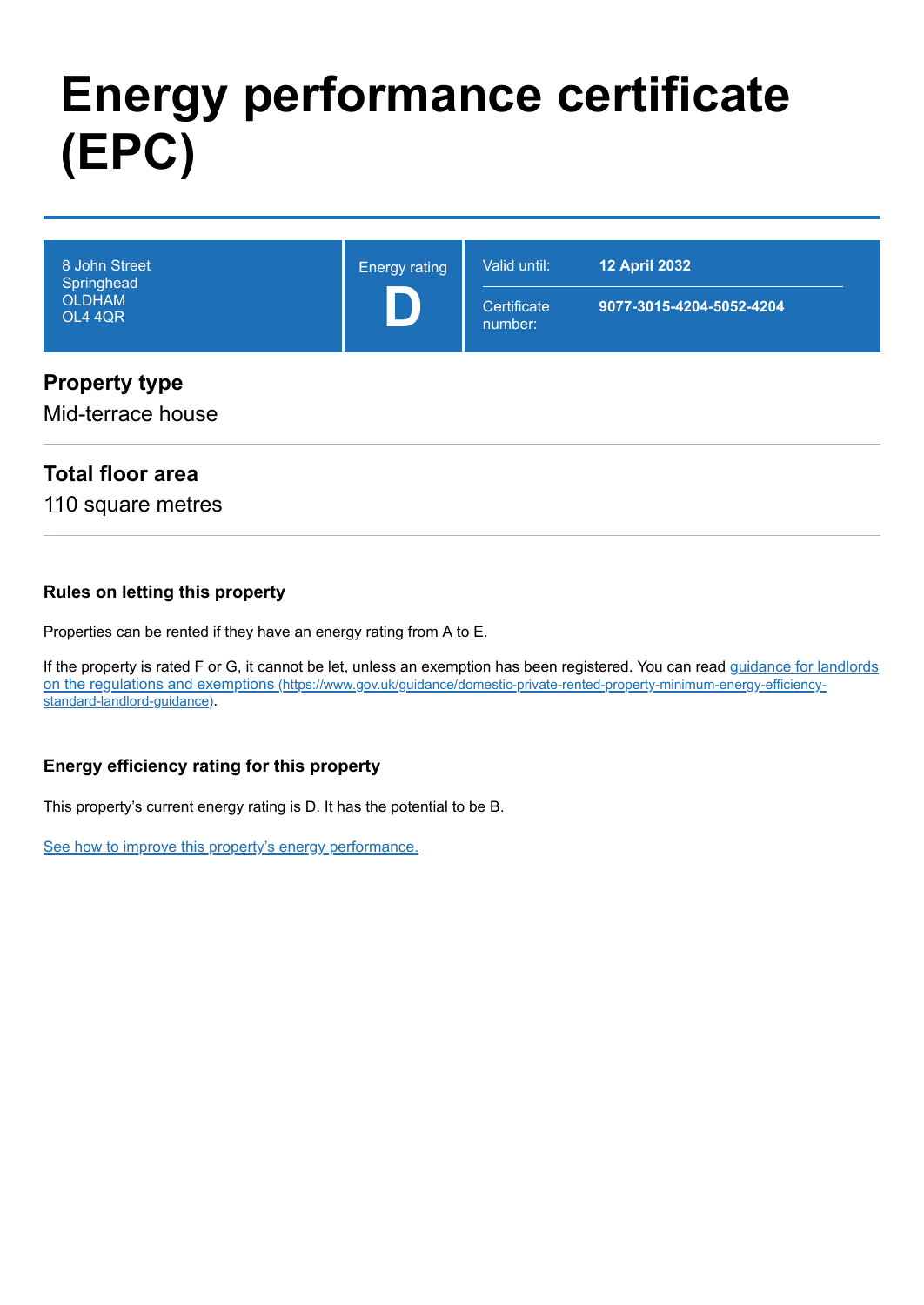| <b>Score</b> | <b>Energy rating</b> | <b>Current</b> | <b>Potential</b> |
|--------------|----------------------|----------------|------------------|
| $92 +$       | $\blacktriangle$     |                |                  |
| 81-91        | В                    |                | 82<br>B          |
| 69-80        | $\mathbf C$          |                |                  |
| 55-68        |                      | 64 <br>D       |                  |
| 39-54        | Е                    |                |                  |
| $21 - 38$    | F                    |                |                  |
| $1 - 20$     | Q                    |                |                  |

The graph shows this property's current and potential energy efficiency.

Properties are given a rating from A (most efficient) to G (least efficient).

Properties are also given a score. The higher the number the lower your fuel bills are likely to be.

For properties in England and Wales:

- the average energy rating is D
- the average energy score is 60

#### **Breakdown of property's energy performance**

This section shows the energy performance for features of this property. The assessment does not consider the condition of a feature and how well it is working.

Each feature is assessed as one of the following:

- very good (most efficient)
- good
- average
- poor
- very poor (least efficient)

When the description says "assumed", it means that the feature could not be inspected and an assumption has been made based on the property's age and type.

| <b>Feature</b> | <b>Description</b>                                        |           |
|----------------|-----------------------------------------------------------|-----------|
| Wall           | Sandstone or limestone, as built, no insulation (assumed) | Very poor |
| Roof           | Pitched, 100 mm loft insulation                           | Average   |
| Roof           | Roof room(s), insulated                                   | Good      |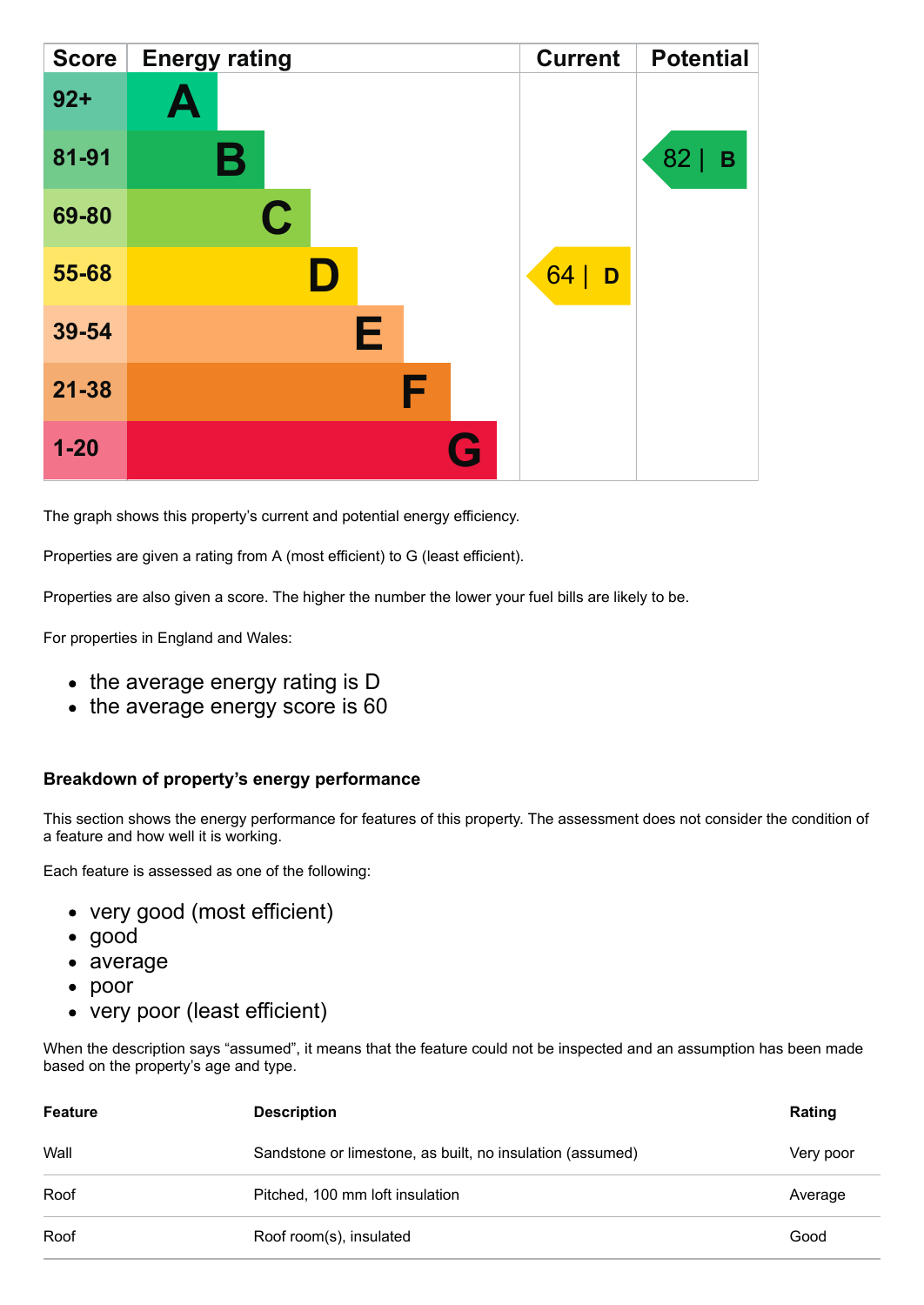| <b>Feature</b>       | <b>Description</b>                                       | Rating |
|----------------------|----------------------------------------------------------|--------|
| Window               | Fully double glazed                                      | Good   |
| Main heating         | Good<br>Boiler and radiators, mains gas                  |        |
| Main heating control | Programmer, room thermostat and TRVs<br>Good             |        |
| Hot water            | From main system<br>Good                                 |        |
| Lighting             | Low energy lighting in 89% of fixed outlets<br>Very good |        |
| Floor                | Solid, no insulation (assumed)                           | N/A    |
| Secondary heating    | N/A<br>Room heaters, dual fuel (mineral and wood)        |        |

# **Primary energy use**

The primary energy use for this property per year is 257 kilowatt hours per square metre (kWh/m2).

What is primary energy use?

# **Additional information**

Additional information about this property:

• Stone walls present, not insulated

#### **Environmental impact of this property**

This property's current environmental impact rating is D. It has the potential to be C.

Properties are rated in a scale from A to G based on how much carbon dioxide (CO2) they produce.

Properties with an A rating produce less CO2 than G rated properties.

#### **An average household produces**

6 tonnes of CO2

#### **This property produces**

## **This property's potential production**

2.7 tonnes of CO2

5.1 tonnes of CO2

By making the [recommended changes,](#page-3-0) you could reduce this property's CO2 emissions by 2.4 tonnes per year. This will help to protect the environment.

Environmental impact ratings are based on assumptions about average occupancy and energy use. They may not reflect how energy is consumed by the people living at the property.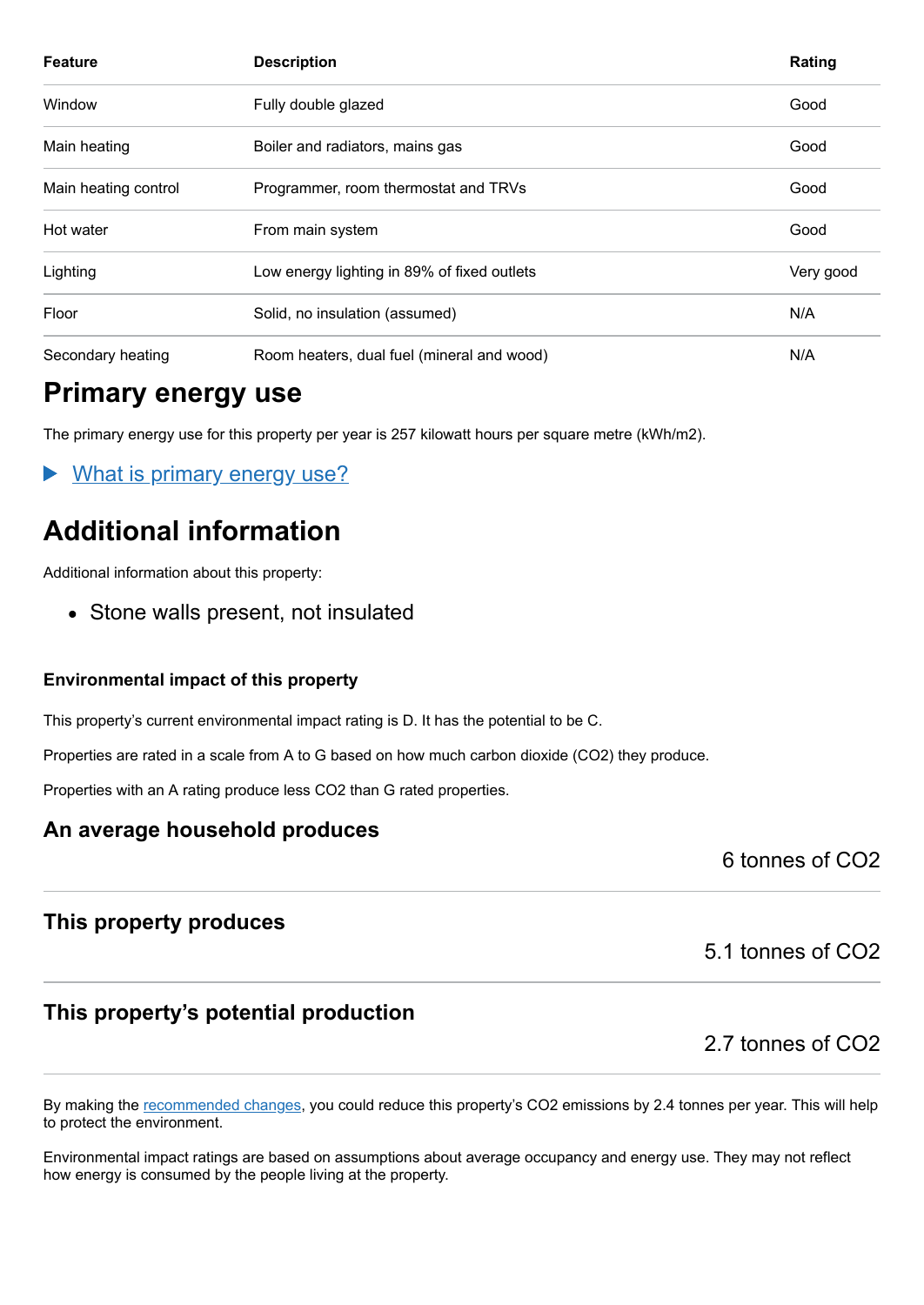#### <span id="page-3-0"></span>**How to improve this property's energy performance**

Making any of the recommended changes will improve this property's energy efficiency.

If you make all of the recommended changes, this will improve the property's energy rating and score from D (64) to B (82).

What is an energy rating?

# **Recommendation 1: Internal or external wall insulation**

Internal or external wall insulation

**Typical installation cost**

**Typical yearly saving**

**Potential rating after carrying out recommendation 1**

| Recommendation 2: Replace boiler with new condensing |  |
|------------------------------------------------------|--|
| boiler                                               |  |

Condensing boiler

**Typical installation cost**

£2,200 - £3,000

#### **Typical yearly saving**

**Potential rating after carrying out recommendations 1 and 2**

# **Recommendation 3: Solar water heating**

Solar water heating

**Typical installation cost**



70 | C



Potential energy

rating

**B**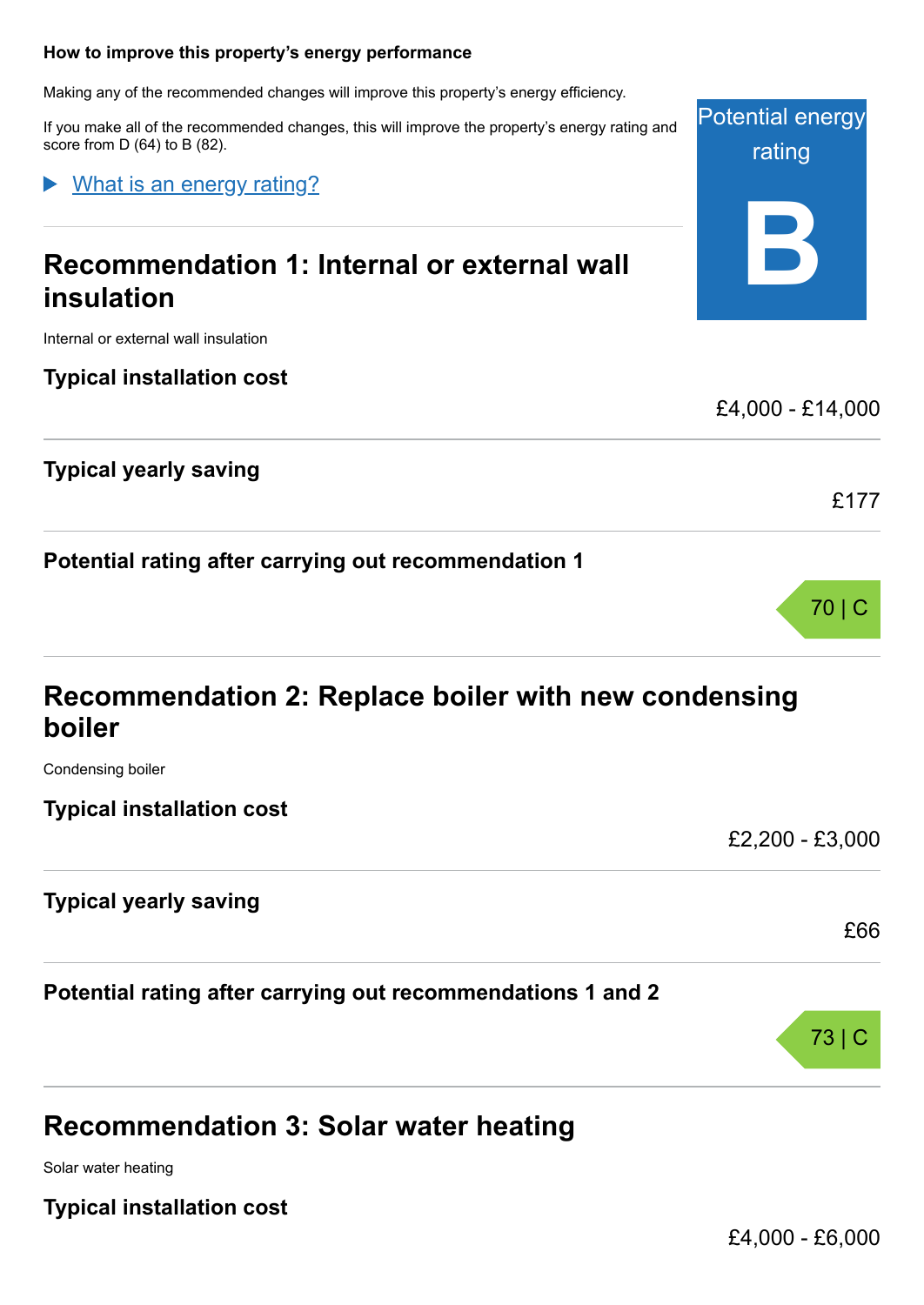| £27                                                  |
|------------------------------------------------------|
|                                                      |
| 74   C                                               |
| Recommendation 4: Solar photovoltaic panels, 2.5 kWp |
|                                                      |
|                                                      |
| £3,500 - £5,500                                      |
|                                                      |

£309

82 | B

£1042

£269

**Potential rating after carrying out recommendations 1 to 4**

|  |  |  |  | <b>Paying for energy improvements</b> |
|--|--|--|--|---------------------------------------|
|--|--|--|--|---------------------------------------|

[Find energy grants and ways to save energy in your home.](https://www.gov.uk/improve-energy-efficiency) (https://www.gov.uk/improve-energy-efficiency)

**Estimated energy use and potential savings**

#### **Estimated yearly energy cost for this property**

#### **Potential saving**

**Typical yearly saving**

The estimated cost shows how much the average household would spend in this property for heating, lighting and hot water. It is not based on how energy is used by the people living at the property.

The estimated saving is based on making all of the recommendations in [how to improve this property's energy performance.](#page-3-0)

For advice on how to reduce your energy bills visit Simple Energy Advice [\(https://www.simpleenergyadvice.org.uk/\)](https://www.simpleenergyadvice.org.uk/).

# **Heating use in this property**

Heating a property usually makes up the majority of energy costs.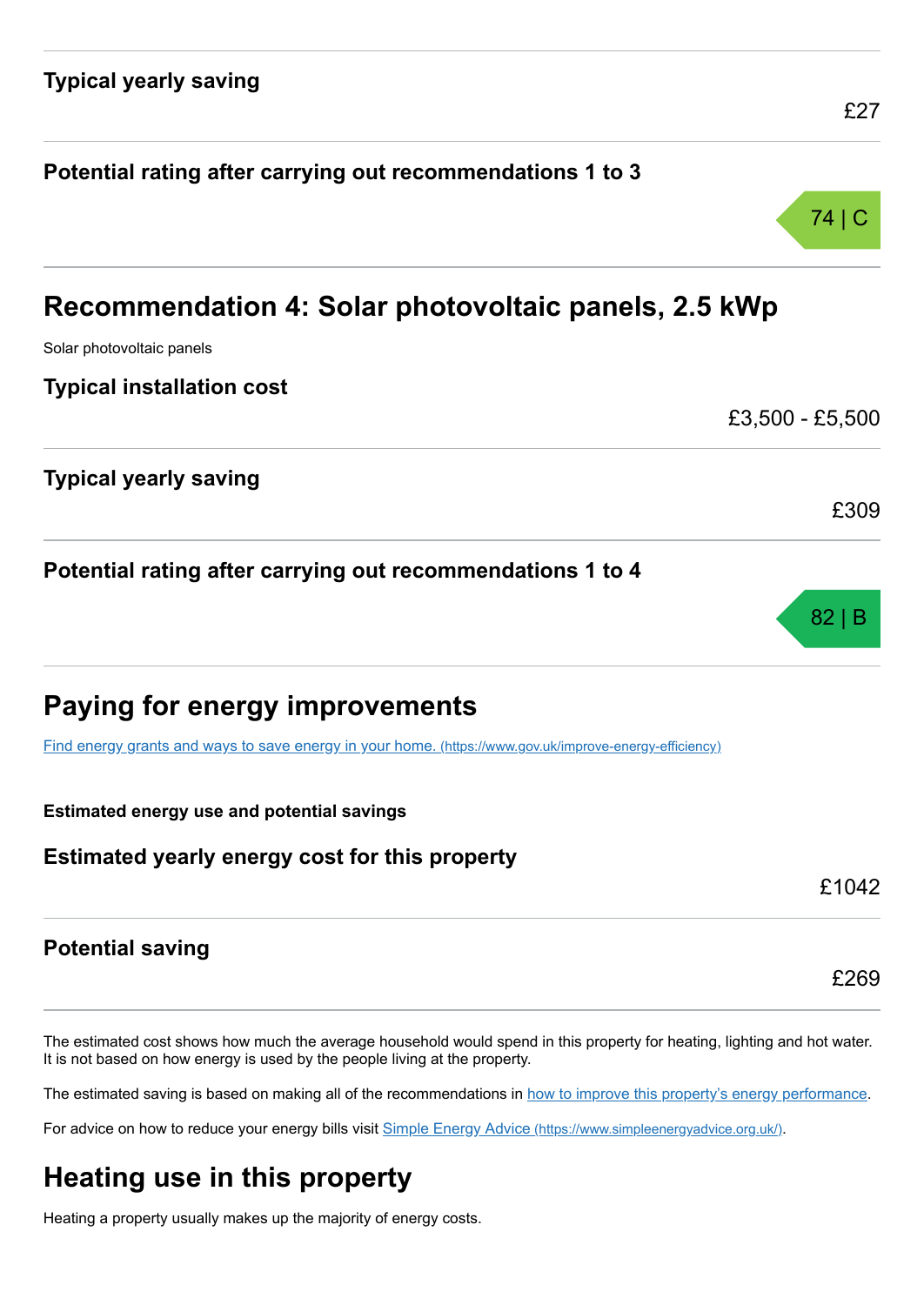## **Estimated energy used to heat this property**

## **Space heating**

#### 14464 kWh per year

#### **Water heating**

2269 kWh per year

#### **Potential energy savings by installing insulation**

| <b>Type of insulation</b> | Amount of energy saved |
|---------------------------|------------------------|
| <b>Loft insulation</b>    | 278 kWh per year       |
| Solid wall insulation     | 3639 kWh per year      |

#### **Contacting the assessor and accreditation scheme**

This EPC was created by a qualified energy assessor.

If you are unhappy about your property's energy assessment or certificate, you can complain to the assessor directly.

If you are still unhappy after contacting the assessor, you should contact the assessor's accreditation scheme.

Accreditation schemes are appointed by the government to ensure that assessors are qualified to carry out EPC assessments.

# **Assessor contact details**

#### **Assessor's name**

Fred Linskey

#### **Telephone**

01616 260 957

#### **Email**

[fred.linskey@outlook.com](mailto:fred.linskey@outlook.com)

# **Accreditation scheme contact details**

**Accreditation scheme** Elmhurst Energy Systems Ltd

## **Assessor ID**

EES/015399